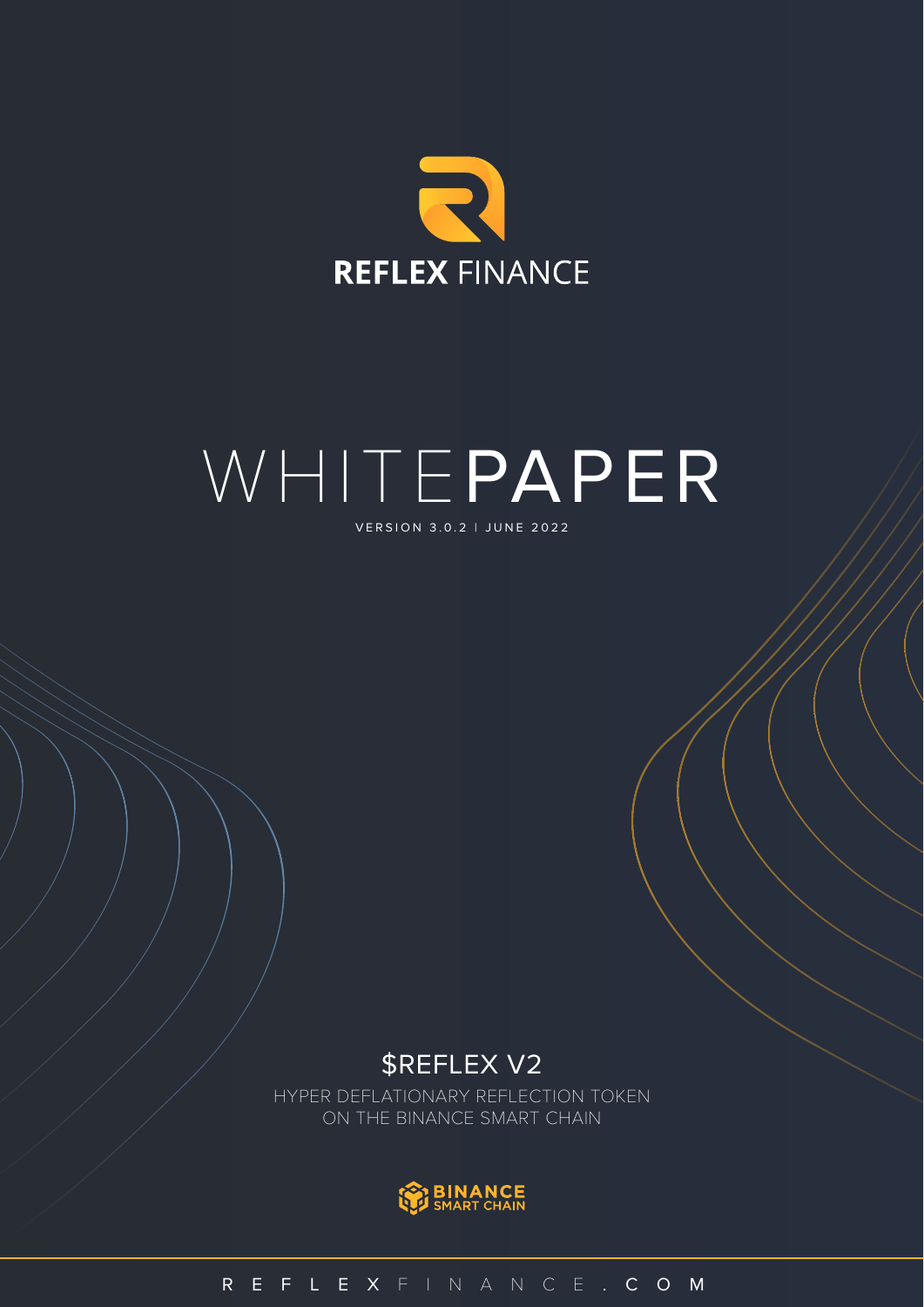

| <b>Executive Summary</b>     | з  |
|------------------------------|----|
| <b>Tokenomics</b>            | 4  |
| Roadmap                      | 5  |
| <b>Continuous Activities</b> | 7  |
| <b>Reflex Launchpad</b>      | 8  |
| <b>The Team</b>              | 9  |
| <b>Reflex Legion</b>         | 10 |

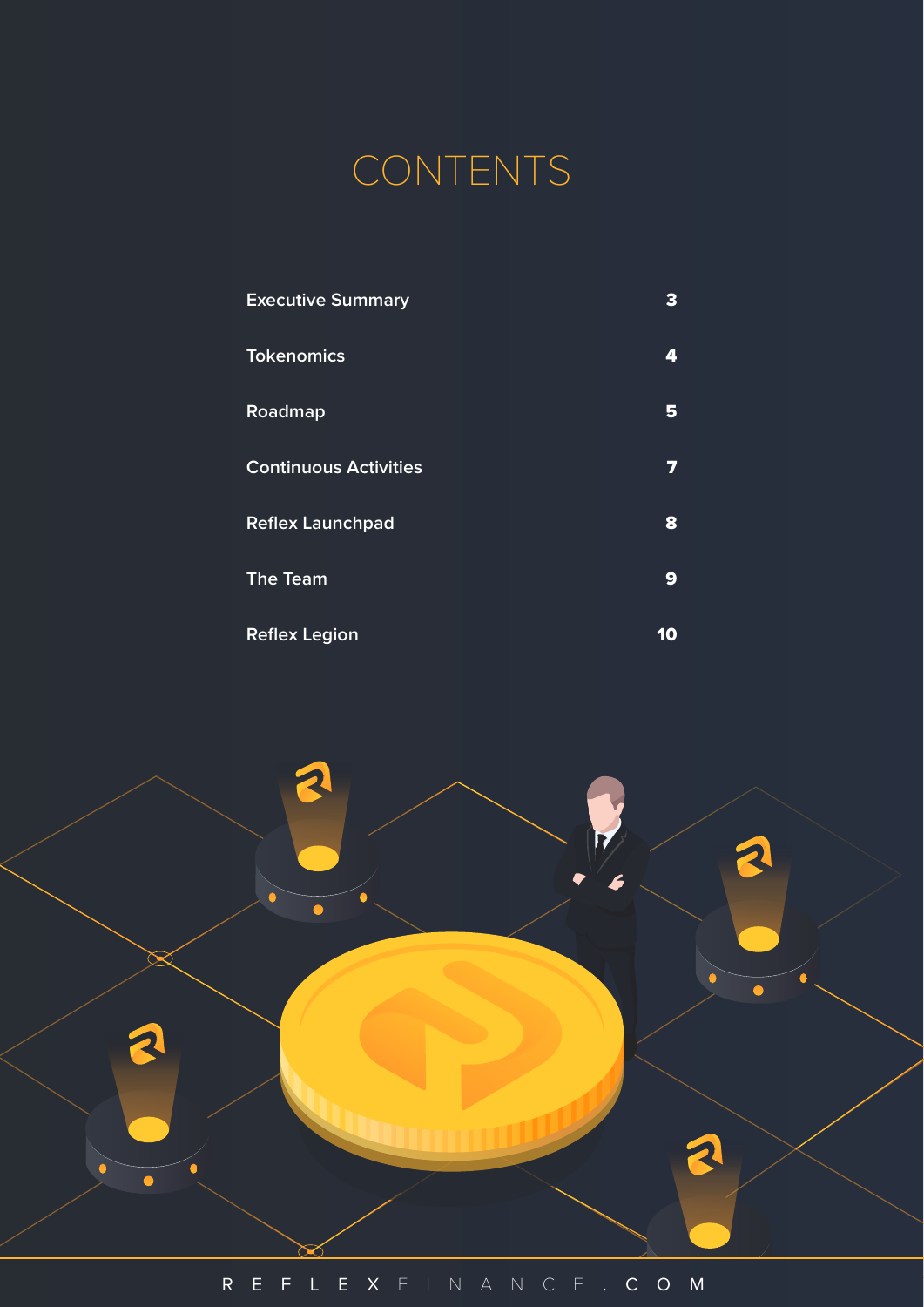## **EXECUTIVE** SUMMARY

**\$REFLEX V2**, our native token, is a hyper deflationary reflection token hosted on the Binance Smart Chain. It is based on an innovative liquidity generating protocol with additional staking opportunities. Its V1 version successfully launched February 5th, 2022, and **paid out over \$1 million in reflections to its holders within the first 48 hours.**

**Migration to the V2 version** of the contract was completed by end of April 2022. The migration was conducted to take advantage of opportunities to generate additional revenue for our holders, e. g. **cross-chain bridging to ETH, Avax, and Polygon**. The Reflex V2 contract is also built to be much more flexible and can easily be upscaled and upgraded without the need for any future migrations.

The transaction tax for \$REFLEX is 15% on all buys and sells. **Wallet-to-wallet transfers are currently tax-free**. In phase one, 8% of those taxes are redistributed to all token holders in stable \$BUSD. The remaining 7% ensures the progress of the project by covering for operations, marketing, utility development, and buyback and burn. In the second phase, the redistribution to shareholders will increase to 10% of the total volume.

**34.1% of the total supply was already burned** prior to launch, reducing the total overall supply of Reflex tokens.

All private sale buyers were contractually obligated not to sell their holdings for a period of at least 6 months after launch. Since launch, the Reflex Management has negotiated and successfully managed to secure control over a majority of these private sale tokens, eliminating the risk of sell-offs after the initial vesting period.

**Our core leadership is fully doxxed** and regularly represents Reflex Finance on public occasions. All their team tokens are vested and can never be sold. As such, the **team is only paid in \$BUSD reflections**. Transparency and integrity are commanding values at Reflex Finance, and they have earned us the trust of one of the most incredible communities in crypto: the **Reflex Legion**!

Reflex's first utility, the original **Reflex V1 Staking dApp**, was deployed ahead of schedule within two weeks after launch of V1. It was closely followed by the launch of the **Reflex Launchpad** on April 7th. The **Reflex Launchpad** is not only a platform set out to make investing into emerging crypto projects safer, but a whole ecosystem offering a multitude of B2B services dedicated to the long-term success of projects launching with us.

**Reflex Staking V2**, **Reflex Swap**, and **Reflex Farming** are already in the blocks and set to launch in May/June 2022. They will be followed by the first of a number of secret utilities we have in development and planning. These are high-volume and revenue generating utilities that either have not been seen before, or have unique features that will secure them a competitive advantage over existing solutions.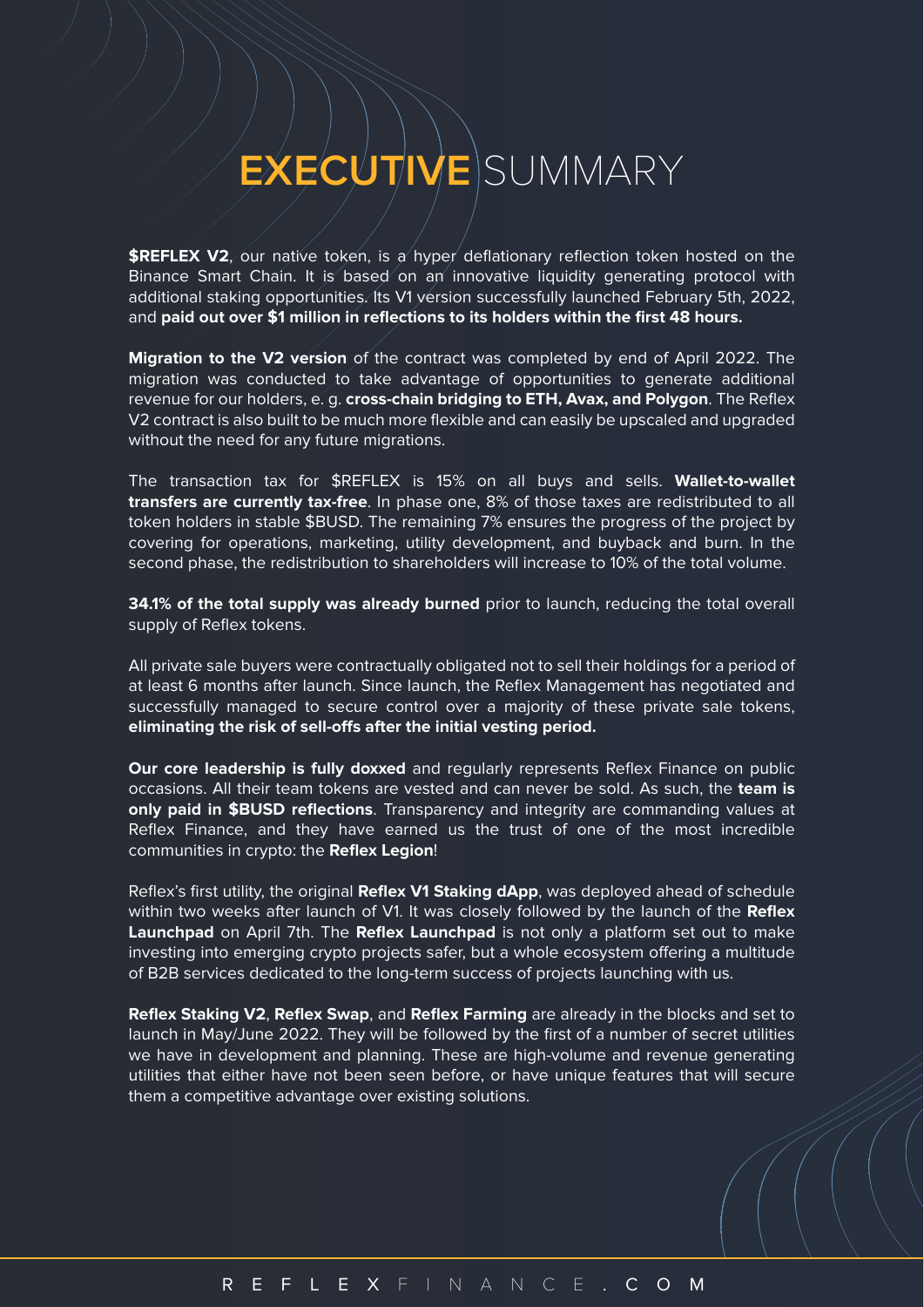## **TOKENOMICS**

### **PRE-LAUNCH** TOKEN DISTRIBUTION

Prior to the official launch of \$Reflex V1 the token supply was allocated as following:

- 34.1% burned to reduce overall supply from the start
	- 14% Reflex Treasury: tokens used to help fund swaps/exchanges, private investment sales, and strategic partnerships
- 14.9% locked liquidity
	- 2% team tokens and an additional 3% reserved for future hires
- 32% Presale

### **CURRENT** BREAKDOWN OF **15% BUY & SELL TAX** (PHASE 1)



### **FUTURE** BREAKDOWN OF **15% BUY & SELL TAX** (PHASE 2)

Phase 2 of the expanding rewards structure will be initiated once the main utilities are well established and the market capitalization has stabilized above \$100 million.

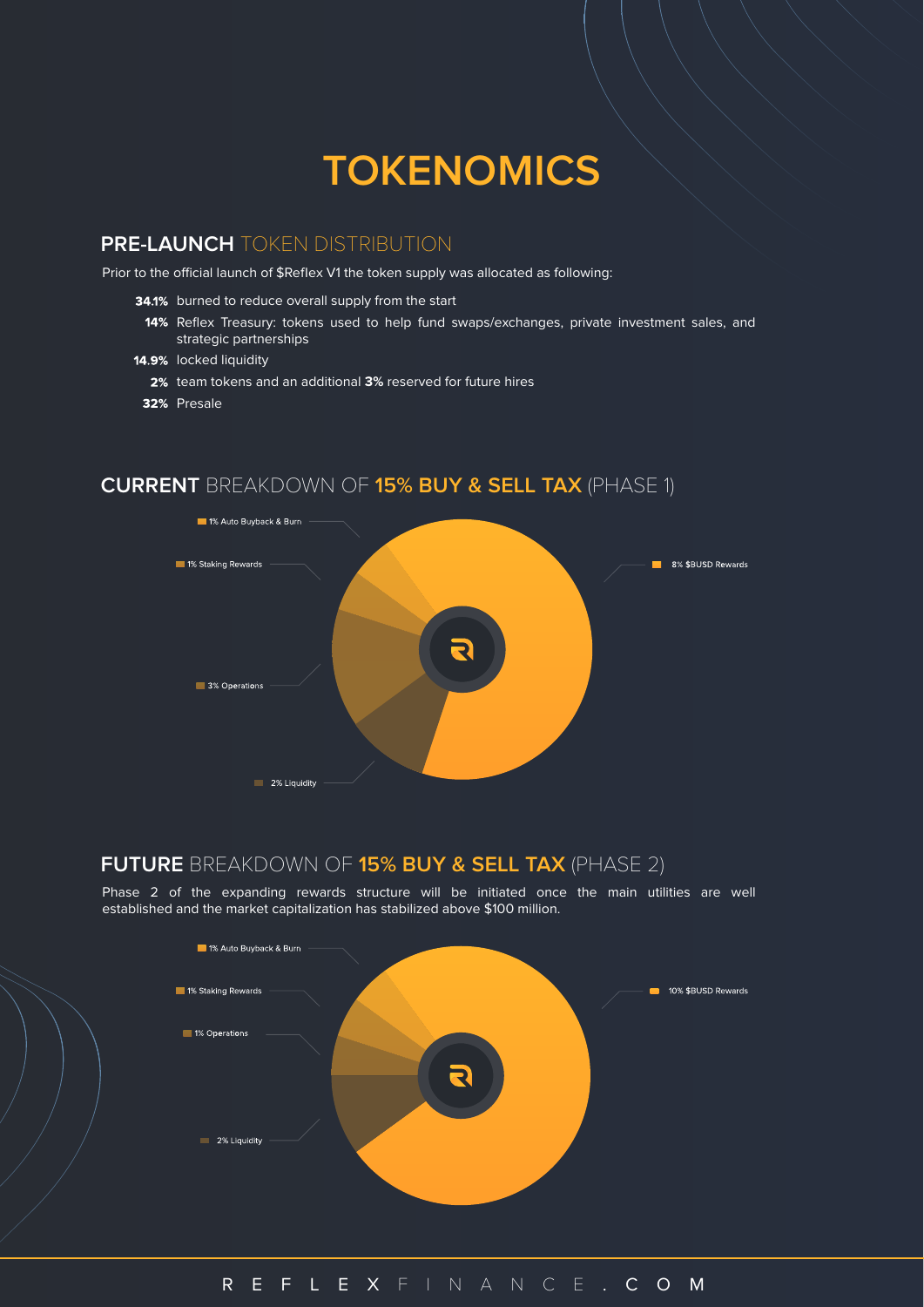## **ROAD**MAP

ò

#### **Q1** 2022

- KYC + Interfi Audits
- Pinksale Presale
- Marketing Campaign | CONTINUOUS
- PancakeSwap Listing
- Rewards dApp
- CoinMarketCap & CoinGecko Listing
- Charity Wallet
- \$REFLEX Staking Platform
- Listing at BitMart
- Listing at Safemoon Swap
- Launchpad, DEX, and Farming opened for applications
- Merchandise | IN PROGRESS
- Reflex Launchpad | Testing phase started 3/3/22

## **Q1** COMPLETED

# **Q2** 2022

- Q3 2022
- Team Expansion
- Sneak Preview of Secret Utility
- Additional DEX and CEX listings
- Migration to Reflex V2
- Launch of Reflex Launchpad on 4/7/2022
- Listing on Affinity Adapt
- Launch of Reflex Staking V2 in cooperation with Brewlabs
- Listing on Digifinex
- Listing on EverSwap
- Launch of Reflex Swap & Farming
- Additional DEX and CEX listings
- · Significant growth of holder base
- Team Expansion

### Q4 2022

- Secret Utility Launch
- Team Expansion
- Reflex Influencer Marketplace
- Additional DEX and CEX listings

 $-(\bullet)$ 

 $\bullet$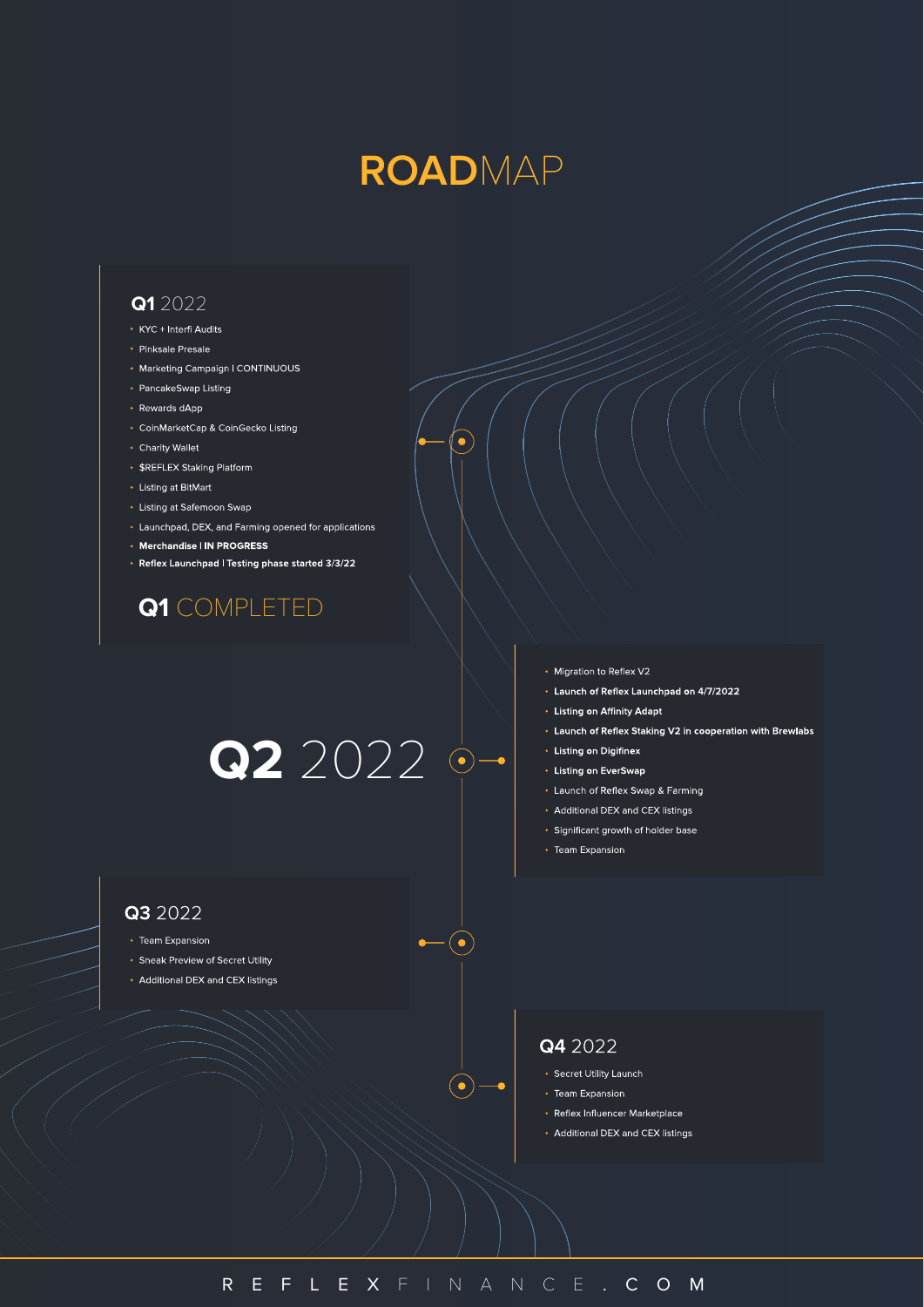## CONTINUOUS **ACTIVITIES**

### **GROWTH** MARKETING

Marketing efforts have been in full swing since launch in early February. Building on the impressive organic growth on all social media presences, we utilize a growth marketing strategy with a healthy mix of influencer, article, and banner marketing, targeting potential investors, business partners, and project owners all over the Globe.

Currently, a number of campaigns on various social media channels and platforms are underway, and our efforts are going to be multiplied once our main utilities are in full operation mode.

A uniform corporate branding strategy has been developed and implemented consistently throughout the whole Reflex Finance ecosystem, emphasizing Reflex's professional approach and substantiating our claim to become one of the top names in the DeFi space.

### STRATEGIC **PARTNERSHIPS**

Crypto is still in its infancy and there is room for everyone. That's why we at Reflex Finance value collaboration over competition and are on a constant lookout for partnerships that benefit our utilities, our holders, and the crypto community as a whole.

Thanks to our experience in the space and our extensive network, we have already announced a number of valuable strategic partnerships and we will continue to build, optimize, and add to these relationships in order to maximize the potential gains of these cooperations for all parties involved.

### **TEAM** EXPANSION

We grow with our challenges - and so does our team. With the first new team members added shortly after launch, Reflex Finance has continuously expanded its workforce and currently employs more than 30 individuals, including 7 core team members, a board of advisors, an in-house developer team, and the best group of freelancers, admins, and mods a tech company could wish for.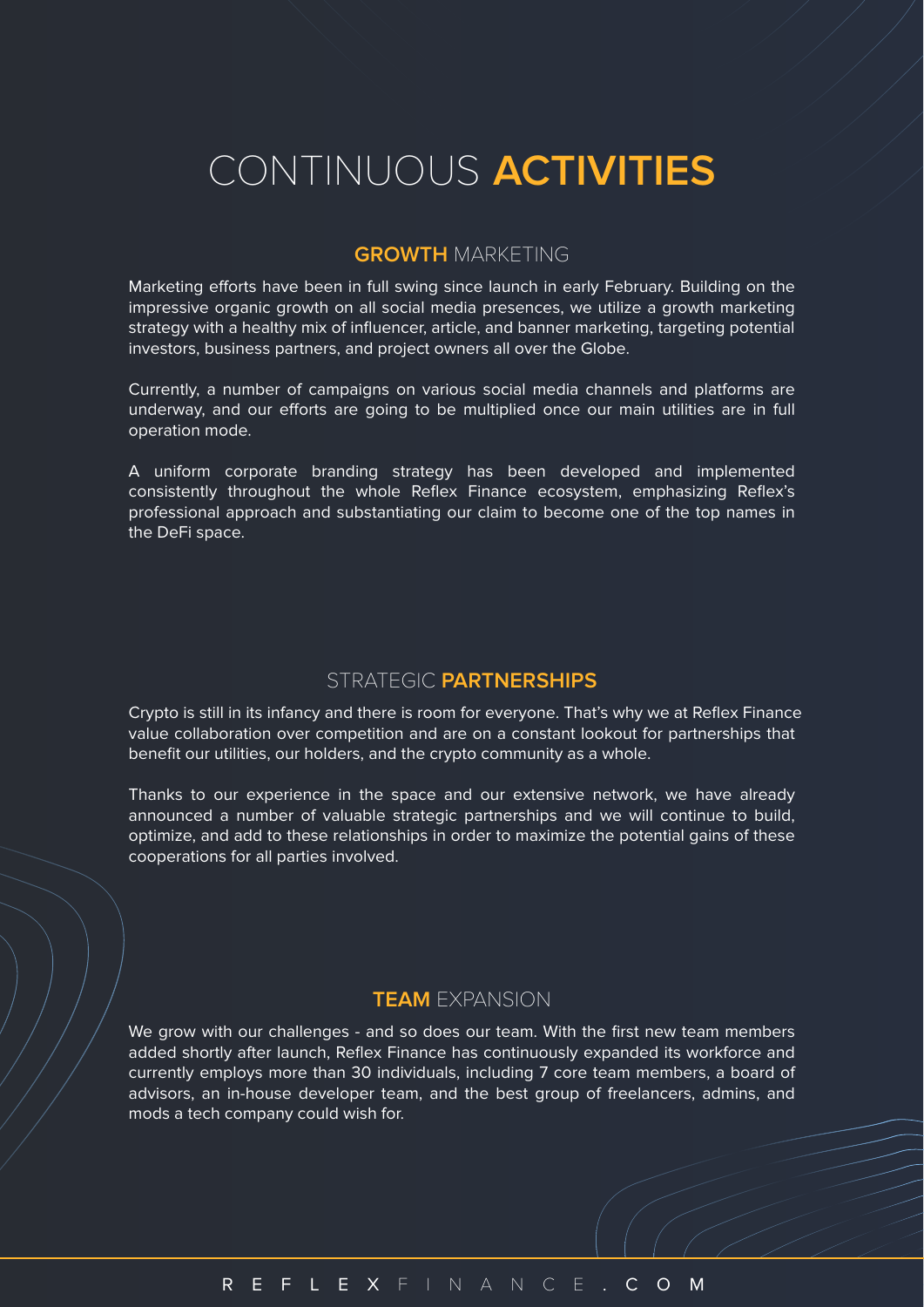## **REFLEX** LAUNCHPAD

### AN **ECOSYSTEM** DEDICATED TO THE **SECURITY** AND **SUCCESS** OF **CRYPTO PROJECTS**

Reflex Launchpad has been developed with one main idea in mind: the security of your investment in crypto and the success of the projects launching with us! No more unknown factors, no more rug-pulls, just safe token launches.

Tokens launching in our Gold and Silver Tiers are subject to a rigorous vetting and auditing process that reduces the investment risks for buyers of these tokens to a minimum.

To further ensure the success of these projects, Reflex Finance offers a broad portfolio of services ranging from pre-launch marketing and community building, including advertising and PR, up to getting tokens fast-tracked for listing on important sites like CoinMarketCap and CoinGecko after a successful launch. Our goal is to provide projects with all the tools and information needed to get started and succeed in the crypto space.

Reflex Launchpad is constantly evolving and over time will provide a number of unique and previously unseen features. These will be combined with all the tools needed to move around the crypto space on a daily basis. Visit the Reflex Launchpad now at

## **launch.reflexfinance.com**

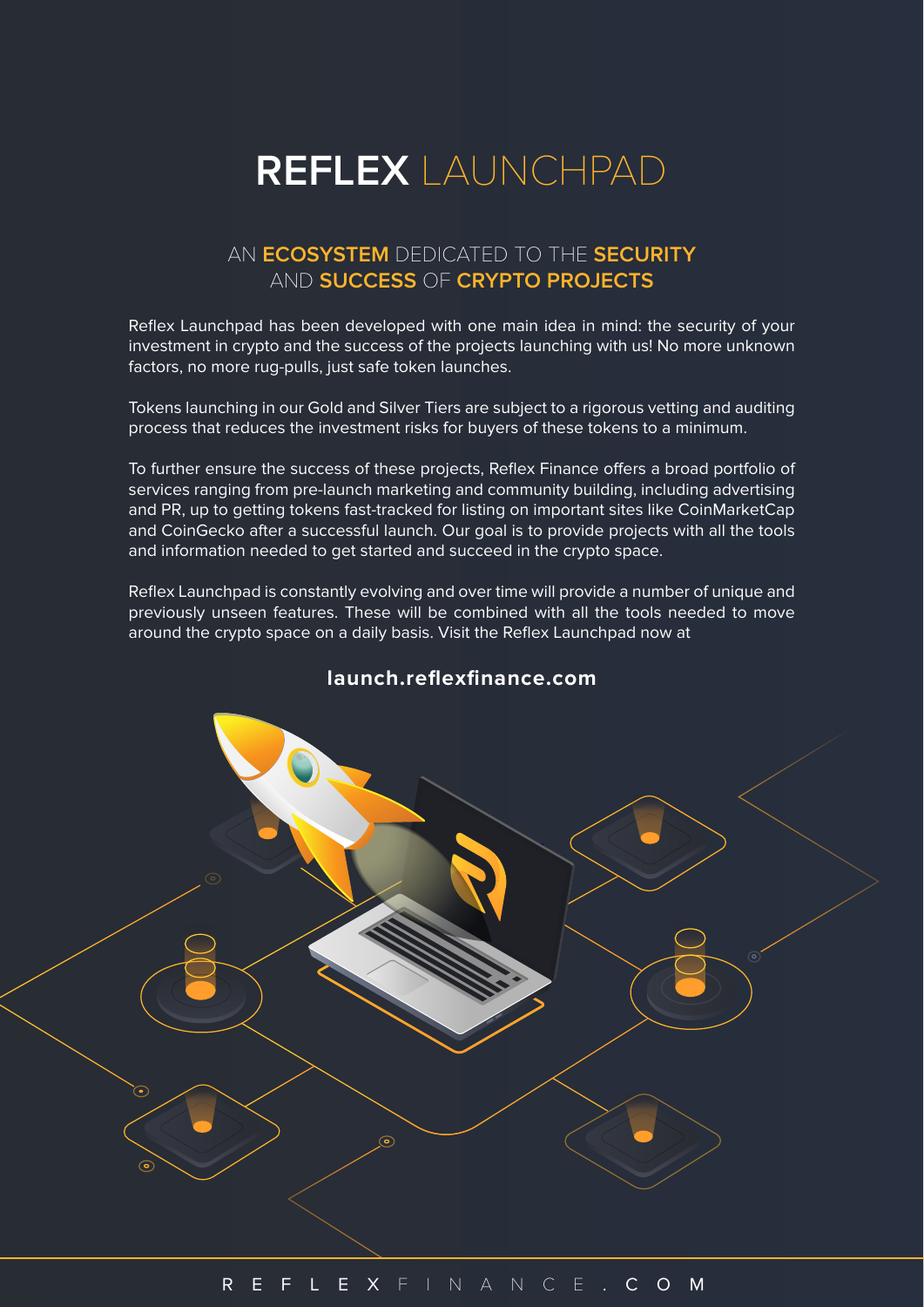## THE **TEAM**

A project with the ambitions of Reflex Finance naturally requires a small army of talent and an experienced leadership team to keep them organized and on track. The main leadership of Reflex Finance is of course fully doxxed and all core team members have completed KYC.

















#### **Chairman & President**

A proven leader in executive management and an operations expert, Myles is our trusted chairman & president.

#### **Ryan Arriaga**

#### **Chief Executive Officer**

As a pragmatic visionary and market disruptor, Ryan is a two-time acquired serial entrepreneur with over 15 years of leadership experience in the tech industry. Ryan's contribution to startups like SafeMoon and fortune 100 enterprise companies like Oracle offer a well-rounded level experience integral to scaling ambitious companies like Reflex Finance.

#### **Raymond Sales**

#### **Chief Operations Officer**

An experienced leader, our Raymond has lent his expertise in the organizational goals, analytics, and strategies of various projects across the U.S. He has spent the past five years serving on several successful crypto projects.

#### **CRYPfoo**

#### **Chief Financial Officer**

An award-winning wealth advisor, professional investor, and specialized business consultant, CRYPfoo has had a long-term and successful career managing the wealth of high net-worth individuals.

#### **Crypto Rabbit**

#### **Chief Communications Officer**

With over ten years' worth of experience in the financial sector managing employees, operations, and marketing, our CCO has a passion for social media and building positive communities in the crypto space.

#### **Ryan Bessem**

#### **Chief Blockchain Officer / Dev Lead**

A blockchain expert with a background in international business relations, finance, and accounting, Ryan is the architect and Co-Founder of Reflex Finance.

#### **Wayne Lambeau**

#### **Chief Marketing Officer**

An entrepreneur with over 25 years of experience in marketing, media production, social media, and project management, Wayne serves as our CMO and has since April 2022.



#### **Jennifer Ebrecht**

#### **Legal Counsel**

Jennifer is an international tax lawyer with extensive experience in advising companies in sophisticated tax and corporate restructurings, tax planning, and BEPS consulting. Her key areas of expertise include digital economy, FinTech, cryptocurrency, and blockchain.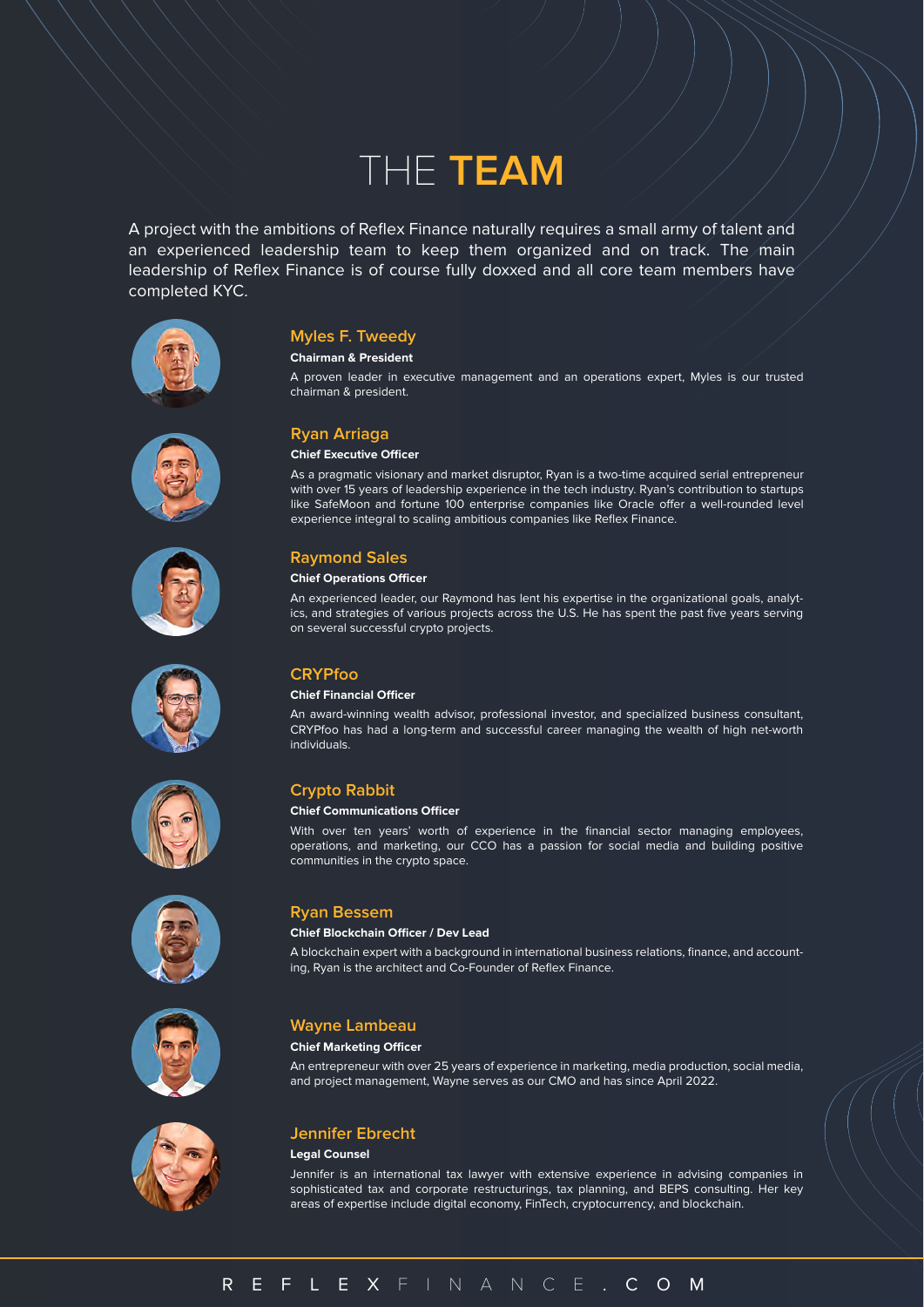## **REFLEX** LEGION

### THE BACKBONE OF **REFLEX**

Every token is just as strong as the community rallying behind it and we are incredibly fortunate to have the support of one of the most dedicated communities in crypto.

Our community flies the banner of Reflex Legion and has shown an unbelievable support of Reflex Finance since day one.

Their promotional efforts on social media and in real life, their beautiful content and artwork, and their will to share our vision everywhere have made our journey unforgettable in many ways.

Reflex Legion is still the main pillar of organic growth over all channels and we are humbled to have such great people backing this project and their investment in such a dedicated manner.

We invite you to join Reflex Legion as well and connect with us and your fellow investors via our social channels. Or you can pick up the direct line and join one of our numerous AMAs which are held frequently on Twitter, Telegram, and Discord.

We look forward to welcoming you to the **#ReflexLegion.**